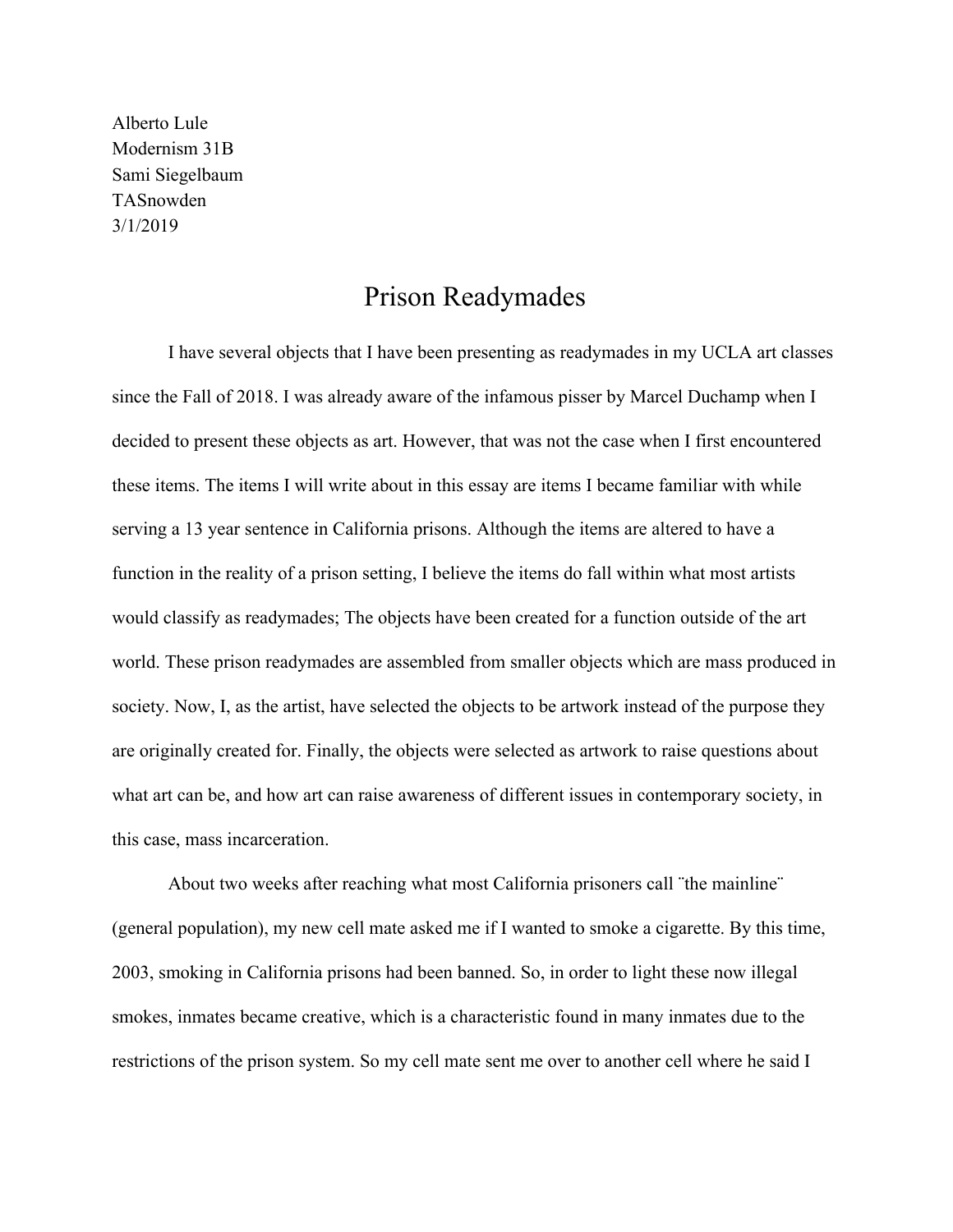could find a light. I went over to this other cell and asked for a light. The inmate there hands me something very similar to the object which is pictured in Figure 1.



(FIG 1.) Title: Prison ReadyMade #2 (Prison Lighter) Medium: Mixed Media

This was the first time that I used a prison lighter. To be honest, I was immediately more interested in this object than smoking that cigarette. My cell mate then plugged this object into the power socket, which all prison cells have, and then gently tapped the electrical wire to the front tip of the pencil generating a spark, which he used to light a piece of toilet paper on fire. Voila! We had fire! I remember saying to my cellmate, ¨ Dude, that is not just a lighter! This is art!¨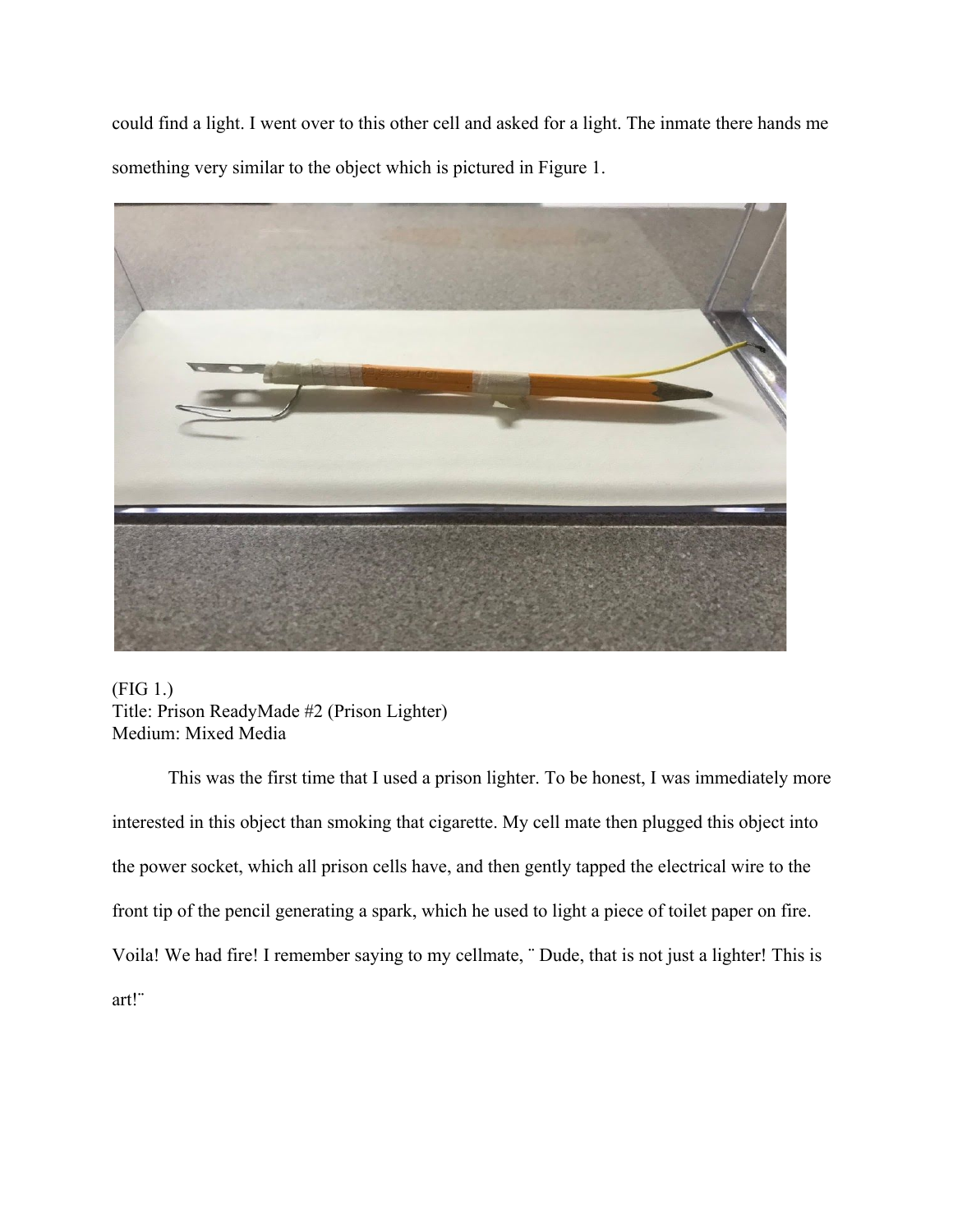Objects like this are found in all prisons. Taken out of their environment, they may be unfamiliar to most people, but you can show anyone who has done time this object and they will be able to tell you exactly what it is. They are objects that are created to serve a specific function in a specific place. Not all inmates know how they are made. However, I was one of those inmates that became so fascinated with these objects that I turned my fascination into what prisoners call my ¨hustle.¨ I learned how to make objects that prisoners needed or wanted, but were not available. This knowledge has value in prisons because the objects can be sold or traded.

Under this rationale, these objects become not much different from functional everyday objects in general society. When somebody needed a lighter, or a tattoo machine, they would usually come to me and buy it instead of learning to make it themselves. This situation can be linked to the fact that Marcel Duchamp went to a place and bought the readymade urinal he would later display as art. Although the prison lighter has to be assembled into what it is to function the way it does, I believe the fact that it can be bought and sold the same way as an ordinary liquor store lighter can be, is evidence that it is also a readymade.More evidence can be seen in the fact that these objects are assembled or created with mass produced objects that are instantly recognizable in American society, in or out of prison. Look at Figure 1 again and try to guess what the prison lighter is made of. What you see is all its made of: a pencil, a paper clip, a blade from a shaving razor, some tape, and a small piece of electrical wire.

Another readymade object that is even more recognizable to people who have not been to jail or prison, but has become notorious for its function--a shank.. This object, in Figure 2, is a commonly assembled item in jails and prisons all over the world, not just the United States.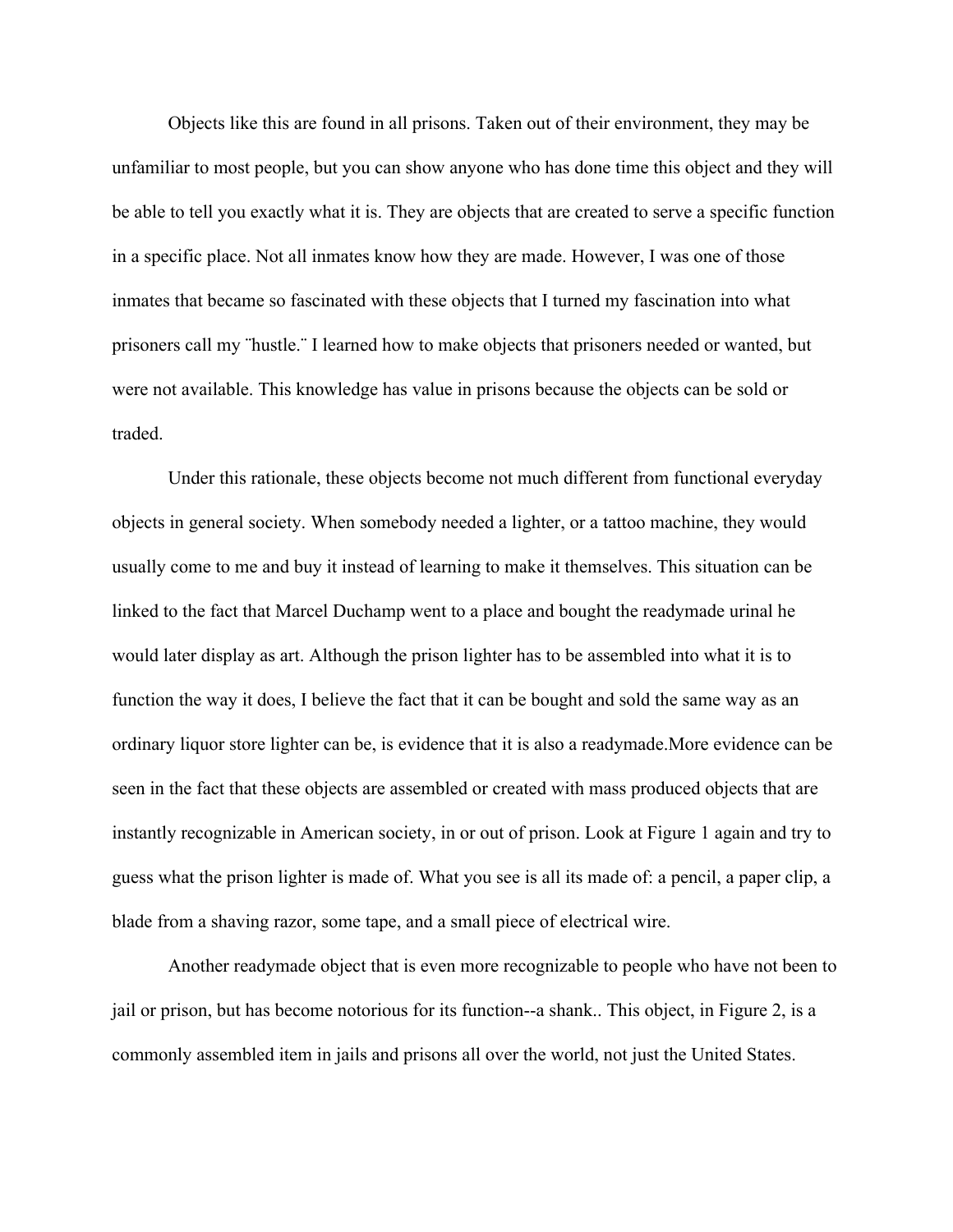

(Fig.2) Title: Prison Readymade #1 (Shank) Medium: Plastic Pen, Sharpened Steel.

This object may well be the most recognizable item that is created by prisoners. The fact that everyday citizens of society can recognize what it is and what it is for does show evidence that incarceration is a fascinating subject to the public. Popular shows like "Orange is the New Black" and "60 Days In" profit from dramatizing the lives of people in prison and the horrors that await anyone unfortunate enough to have to go there. This is evidence of how the prison readymade can raise awareness about mass incarceration. The recognizability of the prison shank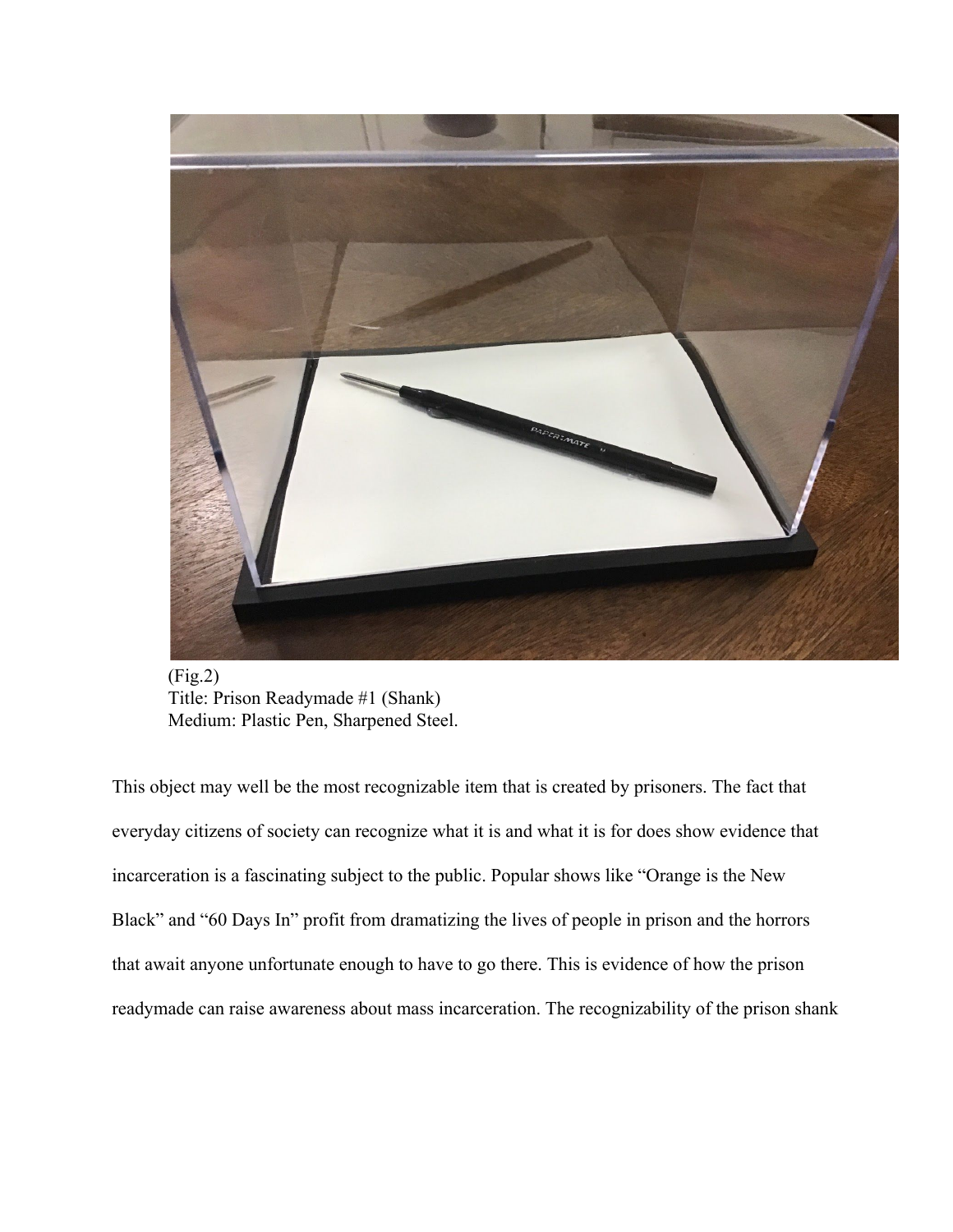and other objects in today's prison system can raise questions about a problem that has been brewing since the days of slavery.

I will not get into facts or statistics in this essay, but I will tell you another story about my days in the California prison system. In 2006, California prisons became so over-crowded that the state began shipping inmates out of state to private prisons owned by an entity known on the New York Stock Exchange as Corecivic Inc. (Corrections Corporation of America). The only reason I know this is because in 2009, I was shipped out to the state of Mississippi to do my time, see Figure 3.





Title: Prison Readymade #3 CCA I.D. (The Privatization of Correctional Institutions) Media: Plastic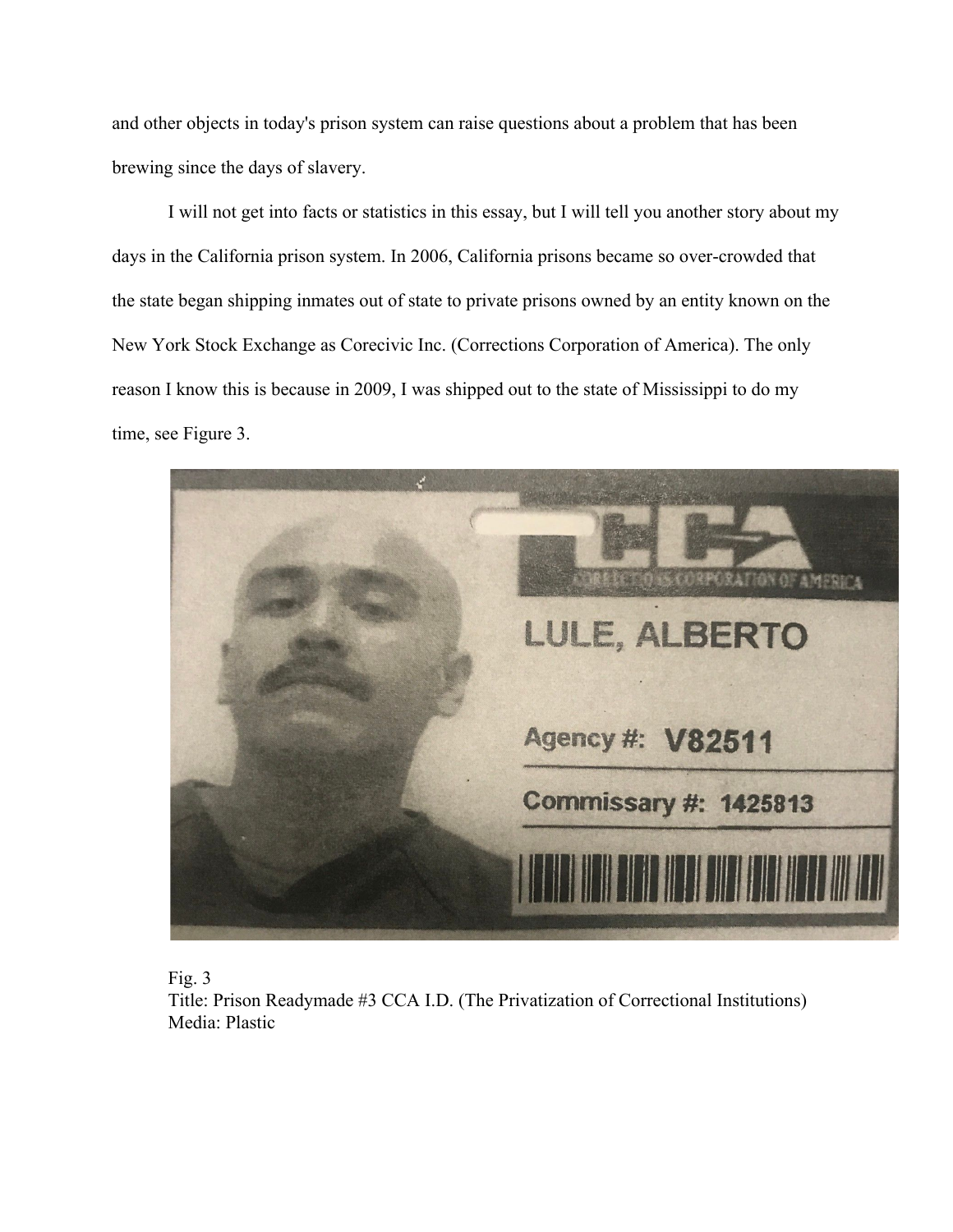I was told I was to remain California state property, but I would resume my sentence at Tallahatchie County Correctional Facility, a subsidiary of Corrections Corporation of America. They were moving us the same way ranchers move their cattle which exemplifies where America is in regards to incarceration; America has made such a great business out of sending people to prison that the government itself now needs help with storing their property, which has opened the doors to for-profit prison companies that are publicly traded the same way as Coca Cola. I believe that Marcel Duchamp might have had his own ideas about the industrialization of Western society, and its effects on the masses of underpaid, underrepresented, and overworked people working for slave wages to create crap like mass produced urinals for "civilized" society.

 One of the reasons Duchamp's Fountain is still relevant and prevalent in the art world today is that the idea of choosing an object to comment on or represent an issue in society is constantly fresh. The process of mental labor an artist must go through to achieve the complex concepts that Fountain achieves, was so deep that viewers of the work today are still scratching their head. It is these levels of mental struggle and insight that have survived beyond the initial reactions of the object. As for the artists who have chosen to see how deep this rabbit hole is, I believe there is still plenty more concepts to harvest and to mentally invest in and struggle with. As time passes, the objects and issues have changed, but the idea of choosing an object as a method to shine a light on an underrepresented group suffering abuse or neglect at the hands of another group or government, is still very current for artists working today. Art has the power to make people react in more creative ways towards sensitive issues that usually end up in shouting matches and even violence when being dealt with in politics or town hall meetings. A simple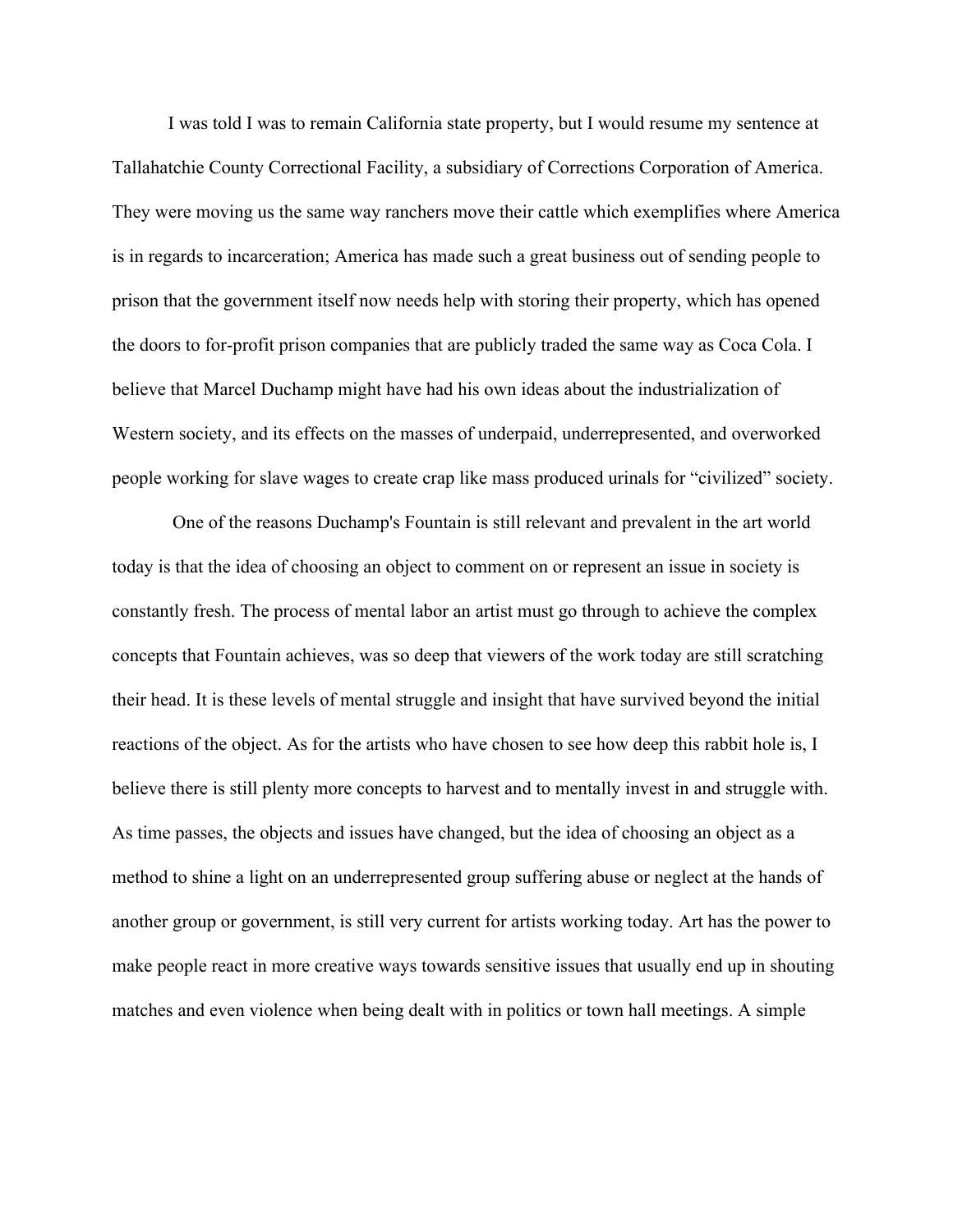object can symbolize a mass struggle, and even help spark a revolution. I believe the object in Figure 4. has helped create such a revolution in the art of tattooing.



Fig.4 Title: Prison Readymade #4 Tattoo Machine Medium: Mixed Media

I learned to tattoo in prison. Growing up in the 1980s, seeing someone with a tattoo was rare. Back then, in my mind, only the worst of the worst had tattoos. All the tattoos I have now were all done in prison. Around the year 2000, tattoos started to really explode in a way never imagined by tattoo artists. Today everyone and their mom has a tattoo. A very popular style of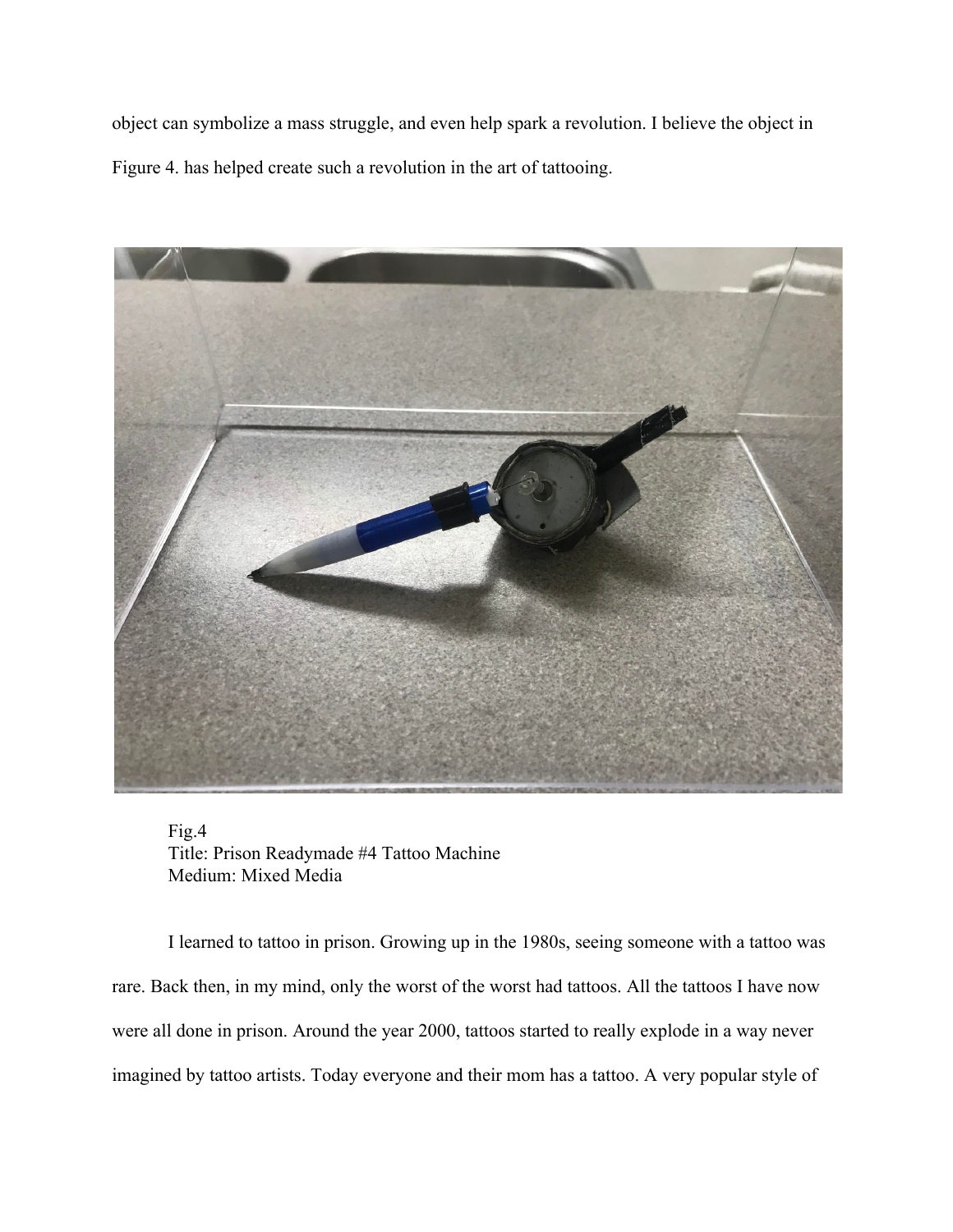tattooing is called the black and grey style or the Chicano style, and is 100% influenced by the style of tattooing that originated in California prisons, done with handmade machines very similar to the object in Figure 4. I believe this history has gone by unrecognized by many ¨normal¨ people getting tattoos that once would have been exclusively reserved for inmates on a prison yard. Taken in this context, I believe that prison tattoos fall along the lines of many other forms of art that are categorized as avant-garde.

If avant-garde refers to artists whose work is opposed to mainstream cultural values with a trenchant social edge, then prison is a place where such artwork can definitely be created. Life in prison has its own ways and rules, and if you are locked up you get acquainted to these rules very quickly, because the consequences for not following certain ways of life can literally mean your life. How much more avant-garde can you get than to be tattooed in prison by an officially convicted rule breaker? Institutionally, even doing tattoos in prison is against the rules of the prison. In fact, in California you get an extra 90 days added to your sentence if you are caught tattooing. I know because I got caught, twice. Culturally, certain tattoo designs are ¨off-limits¨ and cannot be tattooed unless certain actions are met. A lot of tattoos in prison have to be earned and cannot be bought. This aspect of not being allowed to be bought is very avant-garde. In a society where everything seems to be for sale, earning a piece of artwork seems like a crazy idea, but it is this ¨crazy idea,¨ that makes prison tattoos a form of art that falls along the lines of the infamous ¨Fountain¨ by Marcel Duchamp.

The objects I have presented have been created for a function outside of the art world. These prison readymades are assembled from smaller objects which are mass produced in